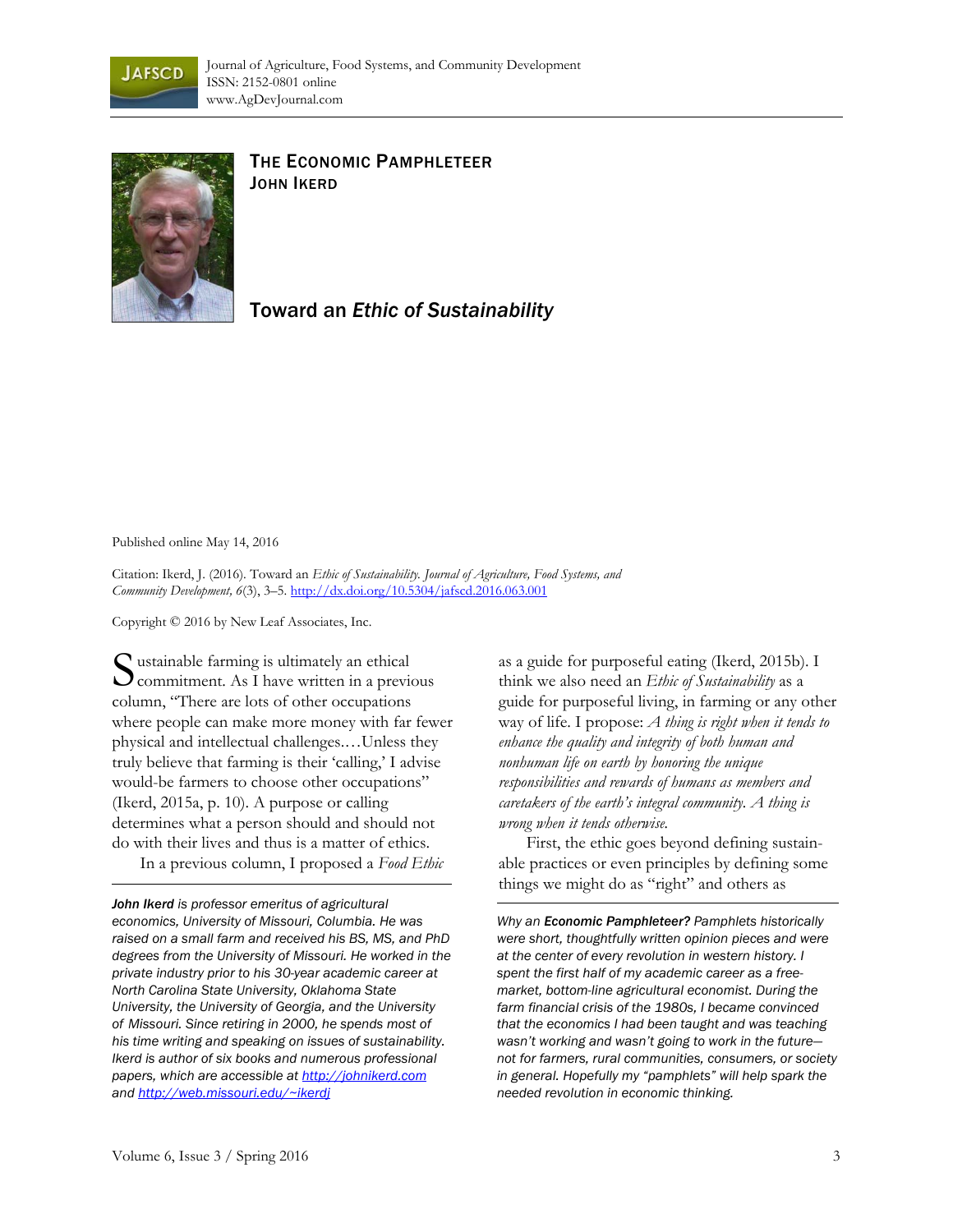"wrong." Questions of right and wrong cannot be answered using currently accepted scientific methods. These are matters of belief or faith. Thus scientists tend to ignore them, and consequently so do most advocates of sustainability. This has allowed the concept of sustainability to be trivialized and coopted by corporations and marginalized by government agencies.

 As Pope Francis observes in his encyclical letter, Laudato Si', *for Care of our Common Home,* "we can note the rise of a false or superficial ecology

which bolsters complacency and a cheerful recklessness. Such evasiveness serves as a license to carrying on with our present lifestyles and models of production and consumption" (Francis I, 2015, para. 59). In my opinion, "superficial sustainability" today is "bolstering complacency and cheerful recklessness" in American agriculture and is being used as a "license" for continuing unsustainable farming.

 Second, the *Ethic of Sustainability* reflects an "integral worldview." All life on earth, including human life, is integrally

interconnected and interdependent, and all living things are integrally connected with all nonliving things on earth (for a deeper discussion of worldview and sustainability, see Ikerd, Gamble, and Cox, 2015). A person's worldview, integral or otherwise, depends on his or her perception of "how the world works" and of our individual and collective roles as humans within it. Since our worldviews determine what we accept as fact or truth, an "integral worldview" is a spiritual, metaphysical, or philosophical perception of reality.

 An integral worldview is not new to sustainable farming. Rudolf Steiner, the father of biodynamic farming, said, "Central to bio-dynamics is the concept that a farm is healthy only as much as it becomes an organism in itself—an individualized, diverse ecosystem guided by the farmer, standing in living interaction with the larger

The sustainability of human life on earth is inherently dependent on the quality, integrity, and thus the *usefulness* of the living world to offset the inevitable tendency of the nonliving world toward entropy or uselessness.

ecological, social, economic, and spiritual realities of which it is part" (Steiner, 1924/1993).

 Third, the *Ethic of Sustainability* focuses on the quality and integrity of "life," meaning the whole of life on earth. Living things are the only means we have of acquiring the energy necessary to sustaining human life on earth. Our food, our clothes, our houses, and our cars all require energy to make and energy to use. Everything of any use to us, including everything of economic value, ultimately comes from the physical elements of the earth: air, water,

soil, minerals. However, it's the earth's *energy* that makes the other elements of nature useful to humans. Sustainability ultimately depends on sustaining the *usefulness of energy.*

 The first law of thermodynamics states that energy can neither be created nor destroyed. However, the second law, the law of entropy, states that whenever energy is used, or reused, to do anything useful, some of its usefulness is lost. Only living things, primarily plants on land and plankton in oceans, are capable of capturing, organizing,

concentrating, and storing new solar energy to offset the inevitable tendency of energy toward uselessness. We humans can sequester useful energy, using windmills, falling water, and photovoltaic cells. However, we are inherently reliant on the biological energy collectors for our life's energy. So, the sustainability of human life on earth is inherently dependent on the quality, integrity, and thus the *usefulness* of the living world to offset the inevitable tendency of the nonliving world toward entropy or uselessness.

 The emphasis of the ethic on life is also important because we *can't see* the loss of usefulness of energy due to entropy. Farmers can't see the loss of useful energy on their farms, but they can see the diminished quality of biological life in their soils, their crops and livestock, and the lives of the people who farm and live in their rural communities. Any approach to farming that fails to